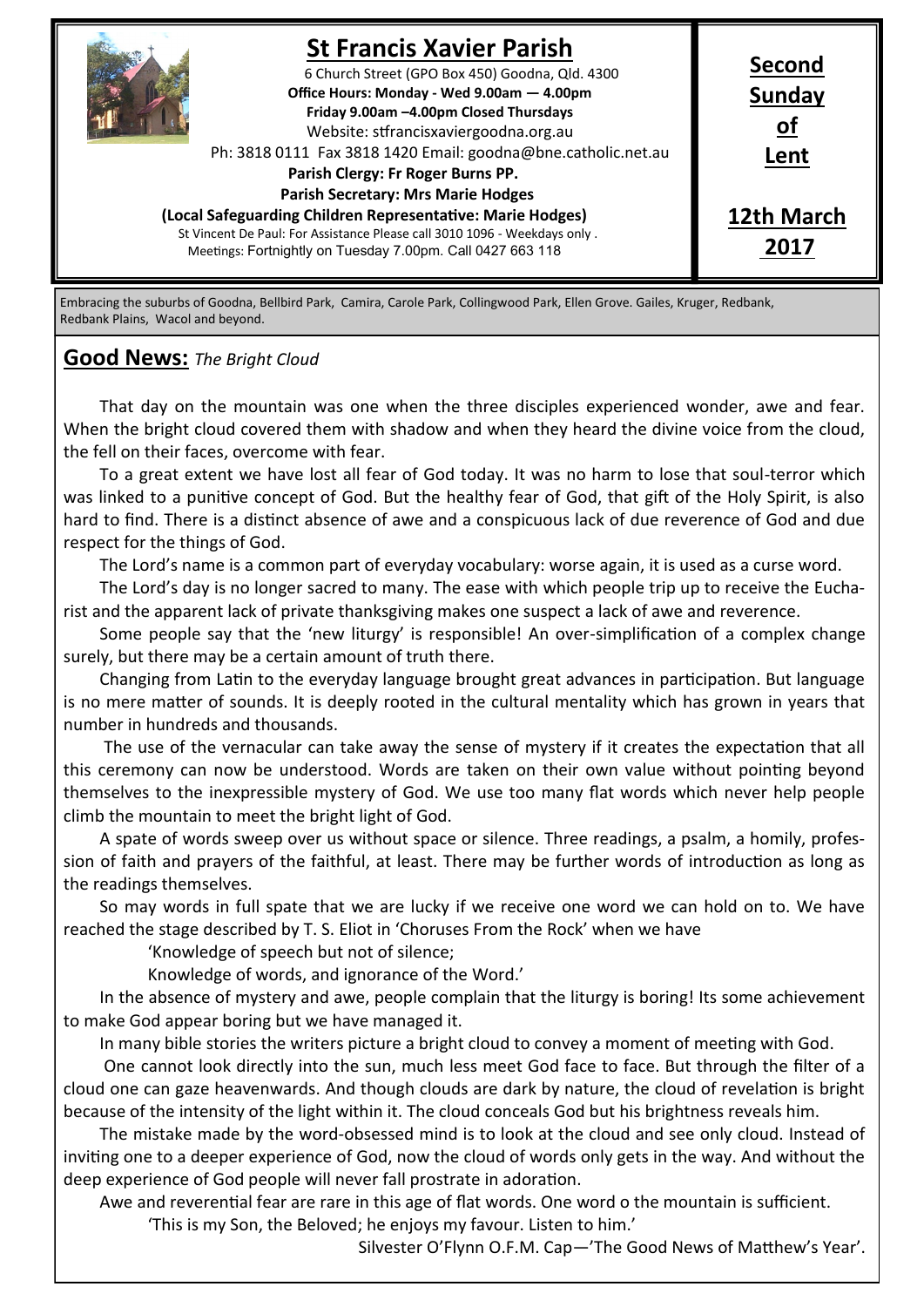### **Fr Roger is away on a Pilgrimage until the end of the month.**

## **Fr Leo Burke will be covering the Weekend Masses.**

## **THE SEASON OF LENT** is the most appropriate time for celebrating the **SACRAMENT OF PENANCE.**

Already on Ash Wednesday the people of God has heard the solemn invitation, *Turn away from sin and believe the good news.* It is therefore fitting to have several penitential celebrations during Lent, so that all the faithful may have the opportunity to be reconciled with God and their neighbour and so be able to celebrate the paschal mystery in the Easter Triduum with renewed hearts.

The Sacrament of Penance is better celebrated *before* rather than during the Easter Triduum. **Here in the Parish,** each Saturday from 5.00pm—5.30pm the Sacrament of Penance is offered in the Church. We will be using the revised rite of the Sacrament and laminated sheets giving the order of the Sacrament of Penance will be available.

In Holy Week on Wednesday 12th April, there will be a Communal Second Rite of the Sacrament of Penance in the Church.

# **LAST CHANCE FOR TICKETS St Patricks Day BBQ/ Fundraiser** Saturday 18th

March, 7pm start (straight after 6 O'clock Mass).

Entry will be via a prepaid ticket at a cost of \$10 per adult and \$5 per child up until the age of 10. Ticket cost gets you a meal and entertainment will be provided by **Bob McDowd and Kath Hogan**.

A maximum of 80 tickets will be on sale from this Saturday 25th Feb when we will also be selling raffle tickets with 3 prizes to be drawn on the night. BYO drinks with tea and coffee included in the cost of your ticket. Any money raised will be going towards the cost of new air conditioners for the Parish Centre.

**Teams: for Married Spirituality** Teams is a lay movement within the Catholic Church that offers couples a chance to discover the Lord's presence in their marriage and to live in Christian fellowship with other couples as a way of giving thanks to God and bearing witness to Him in the world. The goal of the movement is to help couples live their lives with more strength, light and hope.

For more information there are pamphlets on the trolley and on the tables with the Newsletters

**Safeguarding Children and Vulnerable Adults Workshop.** If you attended the Workshop held in the Parish Centre, then you will be able to collect an attendance Certificate from the sacristy.

**St Edmunds Old Boys Bowls Day** Sunday 2nd April 2017—United Sports Club, Joyce Street East Ipswich 8-30am for a 9-00am start. Cost is \$10 per player.

To register to play please call Andrew McGrath on 0438 164 452 or 3389 6858.

**Brisbane Catholic Bushwalking Club** invites all past members to the 50th ANNIVERSARY of the opening of the CLUB HUT "YALBURRU" on SUNDAY, 19th MARCH 2017. A celebration is being held at the hut to mark the occasion. Mass will commence at 11am, followed by lunch and a cuppa. The walk in to the hut goes up and down through about 6 small gullies and it may take an hour and a half for slower walkers. RSVP to BCBC.BigEvent@gmail.com with names and phone numbers.

**Billings LIFE Leaders in Fertility Education** We can help you achieve or avoid pregnancy naturally 50 years of Medically Proven Fertility Care with optimum results.

Ring for a friendly chat, we CAN help you.

Ring 1800 335 860 or email: enquiries@thebillingsovulationmethod.org Website www.billings.life Click on online shop for books, resources, educational materials, brochures, and ebooks – many available as free downloads.

**Chrism Mass–** Archbishop Mark Coleridge invites you to the Annual Chrism Mass to be held in the Cathedral of St Stephen on Thursday 6 April2017 commencing at 7-00pm. This is a celebration for the entire Archdiocese and all are welcome.

**Humour** A boy asks his father, "Dad, are bugs good to eat?" "That's disgusting. Don't talk about things like that over dinner," the dad replies. After dinner the father asks, "Now, son, what did you want to ask me?" "Oh, nothing," the boy says. "There was a bug in your soup, but now it's gone".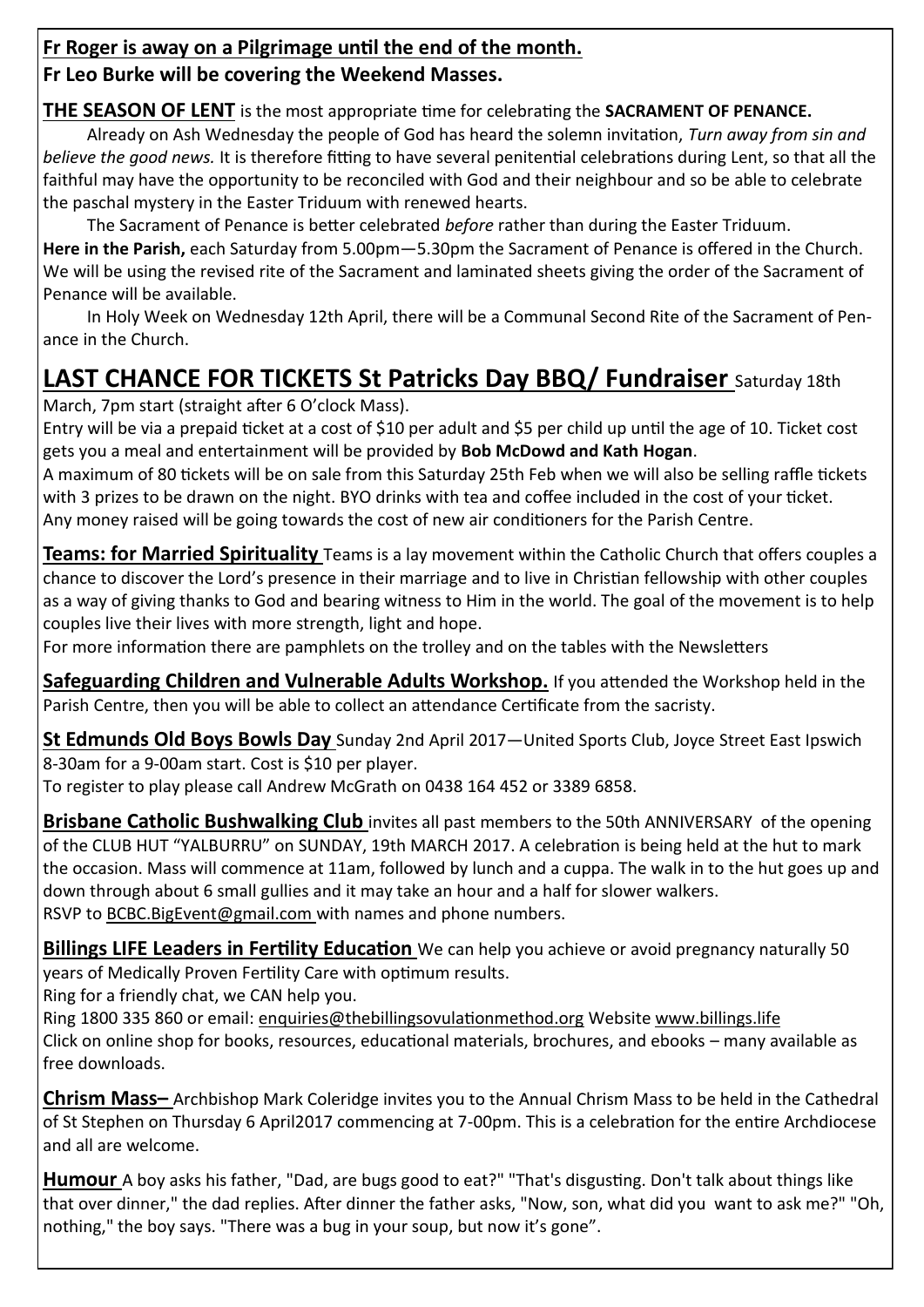#### **Spirituality for Life**



The voice of the Spirit speaking of gratitude, generosity, responsibility and increase



*Each one of you has received a special grace, so, like good stewards responsible for all these varied graces of God, put it out at the service of others." (1 Peter 4:10)* 

#### **March 12th 2017 Second Sunday in Lent.**

*"Go forth from the land of your kinsfolk and from your father's house to a land that I will show you." Genesis 12:1* God calls all of us to leave behind our old ways and to follow Him, placing our complete trust in Him. Some of the old ways that we may have to struggle to leave behind might be materialism, selfishness and greed. Yet God promises to show us a new land and a better

way to live. (*Accessed on 24th February 2017 from http://arcchst.org/stewardship/page/bulletin-inserts)*

## **Evangelization and Stewardship**

In various ways, stewardship of the Church leads people to share in the work of evangelization or proclaiming the good news, in the work of catechesis or transmitting and strengthening the faith, and in works of justice and mercy on behalf of persons in need. Stewardship requires support of the Church's institutions and programs for these purposes. But, according to their opportunities and circumstances, members of the Church also should engage in such activities personally and on their own initiative. *Stewardship – A Disciple's Response. A Pastoral Letter on Stewardship*



*Go out to the whole world and proclaim the Gospel to every creature. Mark 16:15*

I realized that evangelization is not just something that someone else in a far off land does. It isn't something that people on television do on Sunday morning. It is something that we do each day! How do we do it? Entirely in how we live our lives. I heard somewhere that many people decide to become Catholic as a result of seeing how their Catholic friends live their lives. And the choices we make in the market place (what we watch on TV, the books and magazines we buy) also determine what images – positive or negative, wholesome or destructive, supportive of a Christian lifestyle or ambivalent - go out to society.

#### **Questions**

How am I passing on the faith to my loved ones and friends and neighbors?

How might I do this better?

How do I help and support Church efforts to spread the message of Jesus?

There is an inbred connection between stewardship and evangelization. A connection where, if we have the gift of faith, Stewardship calls us to proclaim it and to share it. Which is what evangelization is all about. *Archbishop Thomas Murphy*